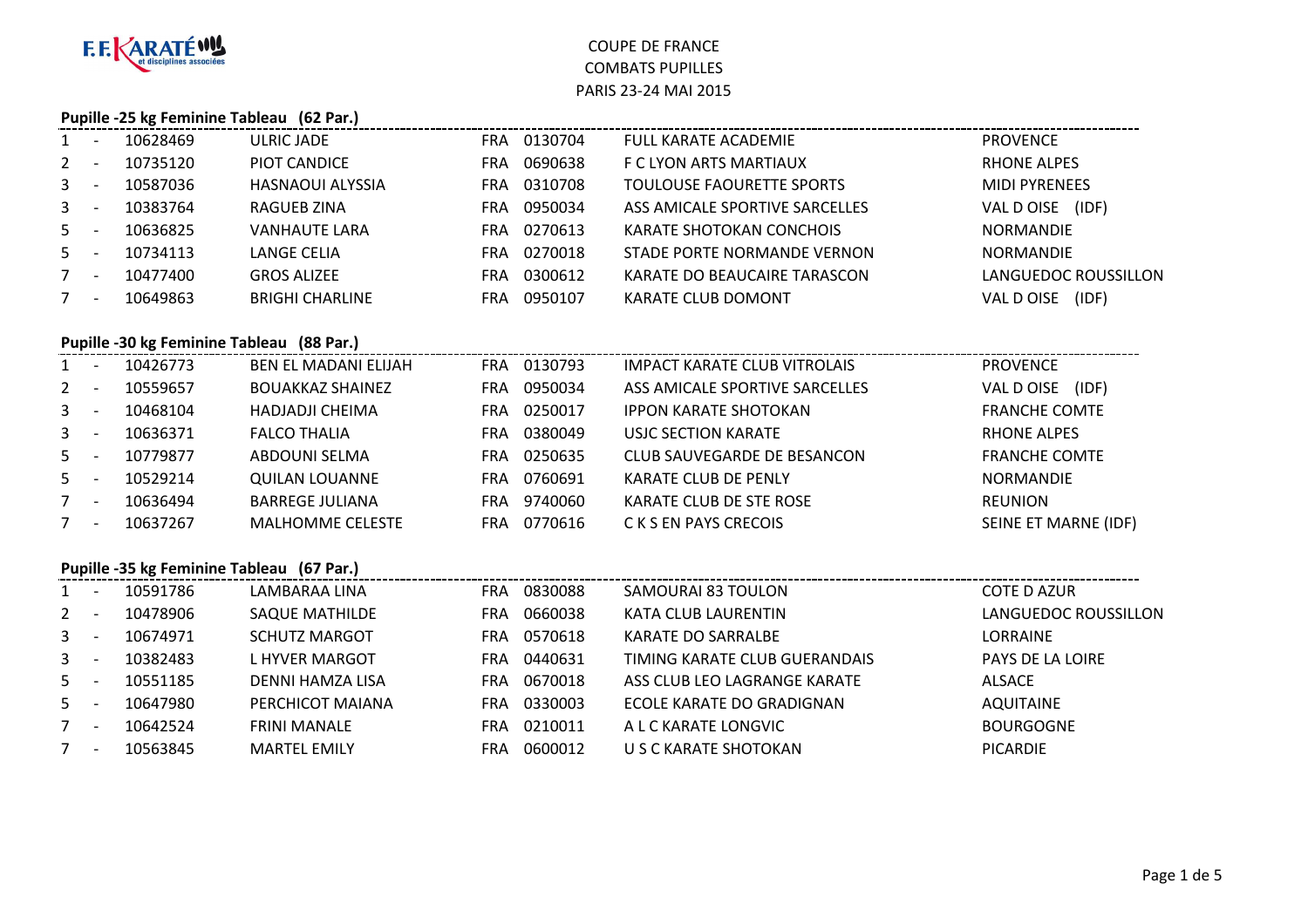

#### **Pupille -40 kg Feminine Tableau (46 Par.)**

| 1              | 10674871 | <b>MENACER DJIHANE</b> | FRA        | 0920011 | ARTS MARTIAUX ASNIERES          | HAUTS DE SEINE (IDF) |
|----------------|----------|------------------------|------------|---------|---------------------------------|----------------------|
| 2              | 10717798 | AUDRY CLARA            | FRA        | 0180615 | KARATE DO BELLEVILLOIS          | TBO                  |
| 3 <sup>7</sup> | 10512539 | AKAB INES              | FRA        | 0570030 | <b>DOJO FLORANGEOIS</b>         | <b>LORRAINE</b>      |
| $3^{\circ}$    | 10378518 | <b>VIOLETTE JEANNE</b> | FRA        | 0630026 | KARATE ET ARTS MARTIAUX VOLVIC  | AUVERGNE             |
| 5              | 10632330 | MICHEL EMMA            | <b>FRA</b> | 0020016 | KAMAE CLUB KARATE               | <b>PICARDIE</b>      |
| 5              | 10582580 | <b>CHIARO STELLA</b>   | FRA        | 0830707 | SHOTOKAN KARATE CLUB GONFARON   | <b>COTE D AZUR</b>   |
| $7^{\circ}$    | 10613436 | <b>MUTLU HATICE</b>    | FRA        | 0880002 | <b>KARATE CLUB DE MIRECOURT</b> | <b>LORRAINE</b>      |
| 7              | 10668979 | MOTTET CAMELIA         | FRA        | 0300044 | YAMATO KARATE DO                | LANGUEDOC ROUSSILLON |
|                |          |                        |            |         |                                 |                      |

### **Pupille -45 kg Feminine Tableau (18 Par.)**

| $1 \quad$    | 10390759 | <b>HAON JULIE</b>        | FRA | 0130704 | <b>FULL KARATE ACADEMIE</b>        | <b>PROVENCE</b>         |
|--------------|----------|--------------------------|-----|---------|------------------------------------|-------------------------|
| $2^{\circ}$  | 10688738 | ABDELKODOUS NADA         | FRA | 0930604 | <b>KARATE CLUB D'AUBERVILLIERS</b> | SEINE ST DENIS<br>(IDF) |
| $\mathbf{3}$ | 10642980 | P+ëNALVER CAMILLE        | FRA | 0830707 | SHOTOKAN KARATE CLUB GONFARON      | COTE D AZUR             |
| $\mathbf{3}$ | 10566943 | AGENGUI CHAHINEZ         | FRA | 0830063 | KARATE CLUB GARDEEN                | COTE D AZUR             |
| 5            | 10492332 | <b>COLLOUD ROMANE</b>    | FRA | 0740053 | SALLANCHES ARTS MARTIAUX           | <b>RHONE ALPES</b>      |
| 5            | 10598496 | DANCZAK MALLORY          | FRA | 0590629 | KARATE CLUB ROEULX                 | <b>FLANDRE ARTOIS</b>   |
| $7^{\circ}$  | 10750508 | MARTINEZ--BEN AMAR SALMA | FRA | 0090002 | CLUB DE KARATE DU COUSERANS        | <b>MIDI PYRENEES</b>    |
|              | 10561293 | <b>DUBLE MARION</b>      | FRA | 0130786 | YASURAGI KARATE DO EYGUIERIEN      | <b>PROVENCE</b>         |

### **Pupille 45 et + kg Feminine Tableau (10 Par.)**

|                | 10525312 | <b>OUISSA CHAHINAZ</b>       | FRA  | 0300044 | YAMATO KARATE DO              | LANGUEDOC ROUSSILLON |
|----------------|----------|------------------------------|------|---------|-------------------------------|----------------------|
| $2^{\circ}$    | 10560986 | KOKOCINSKI CLAIRE            | FRA  | 0450037 | <b>BUDOKAN KARATE ORLEANS</b> | TBO                  |
| $3 -$          | 10432883 | <b>VERGOBBIO ZOE</b>         | FRA. | 0570625 | KARATE CLUB DE FOLSCHVILLER   | <b>LORRAINE</b>      |
| 3 <sup>7</sup> | 10718395 | MOUSSA CHAMSOUDINE MEYSO FRA |      | 0490612 | KARATE TIMING EVOLUTION       | PAYS DE LA LOIRE     |
| $5 -$          | 10795382 | ABLA NOURHANE HOURIA         | FRA  | 0950012 | <b>LES RENARDS BLANCS</b>     | (IDF)<br>VAL DOISE   |
| $5 -$          | 10681325 | <b>FLEURY NOEMIE</b>         | FRA  | 0610612 | ECOLE DE KARATE SAGIENNE      | <b>NORMANDIE</b>     |
|                | 10739219 | CHAMBAUD MANON               | FRA  | 0580615 | KARATE CLUB MYENNES           | <b>BOURGOGNE</b>     |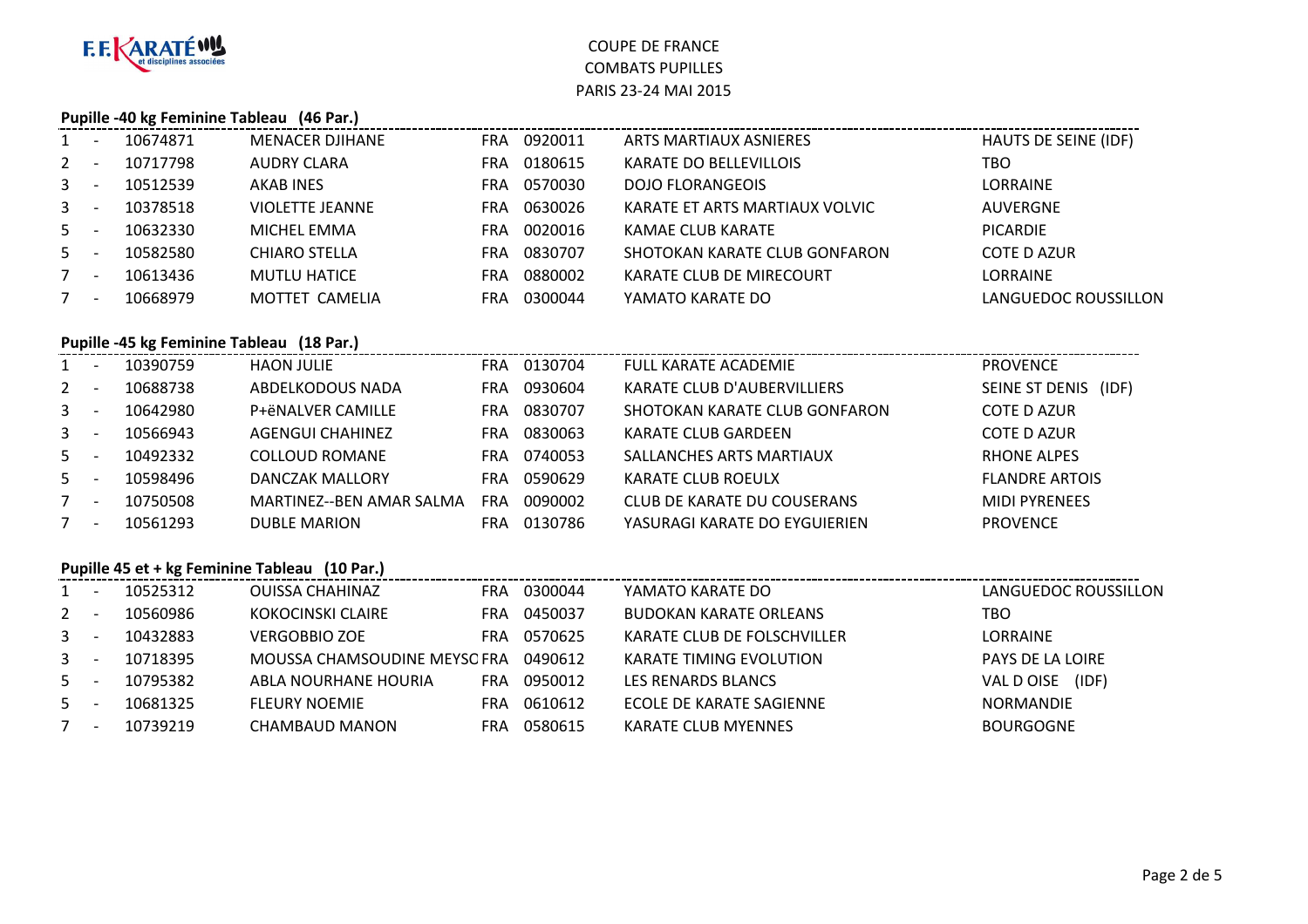

#### **Pupille -25 kg Masculin Tableau (73 Par.)**

| $\mathbf{1}$ |                          | 10376963 | TOUMI NAWFEL            | FRA        | 0190006 | BUDOKAI KARATE CLUB DE BRIVE                          | <b>LIMOUSIN</b>       |       |
|--------------|--------------------------|----------|-------------------------|------------|---------|-------------------------------------------------------|-----------------------|-------|
| $2^{\circ}$  |                          | 10377616 | <b>GONCALVES FABIO</b>  | FRA        | 0950034 | ASS AMICALE SPORTIVE SARCELLES                        | VAL DOISE             | (IDF) |
| $3 -$        |                          | 10669122 | <b>MARION NOE</b>       | FRA        | 0590660 | KARATE CLUB DE PETITE FORET                           | <b>FLANDRE ARTOIS</b> |       |
| $3^{\circ}$  |                          | 10796016 | <b>GIUDICE GIO</b>      | FRA        | 0130704 | <b>FULL KARATE ACADEMIE</b>                           | <b>PROVENCE</b>       |       |
| $5 -$        |                          | 10490434 | DIALLO SIRADJOU         | FRA        | 0950622 | TSUKI KARATE CLUB                                     | VAL DOISE             | (IDF) |
| $5 -$        |                          | 10576987 | <b>BOULHLIB MARWANE</b> | <b>FRA</b> | 0780083 | LIMAY KARATE CLUB ALI                                 | <b>YVELINES</b>       | (IDF) |
|              | $\overline{\phantom{a}}$ | 10713228 | CAZABANT LIAM           | FRA        | 0910006 | <b>KARATE CLUB D'ATHIS MONS</b>                       | <b>ESSONNE</b>        | (IDF) |
|              |                          | 10668806 | ADDI JIBRIL             | FRA        | 0540013 | UNION SP ET LITT DE MONT ST MARTIN SEC KARAT LORRAINE |                       |       |

#### **Pupille -30 kg Masculin Tableau (94 Par.)**

| 1            | 10410178 | <b>BEN HAMDA KILYAN</b>   | FRA        | 0770738 | JEUNES KARATEKAS DE MEAUX        | SEINE ET MARNE (IDF) |
|--------------|----------|---------------------------|------------|---------|----------------------------------|----------------------|
| $2^{\circ}$  | 10452053 | <b>BONNIN MATHIEU</b>     | <b>FRA</b> | 0130704 | <b>FULL KARATE ACADEMIE</b>      | <b>PROVENCE</b>      |
| $\mathbf{3}$ | 10558913 | <b>GOPAL MATHIS</b>       | FRA.       | 0010610 | KARATE CLUB DE LA COTIERE        | <b>RHONE ALPES</b>   |
| $\mathbf{3}$ | 10676352 | <b>HAMIDOUCHE MOUNDIR</b> | FRA.       | 0930709 | SPORT ELITE SEVRAN SECT WADO RYU | SEINE ST DENIS (IDF) |
| 5            | 10504919 | LAFFILAY MAZELLA NOLAN    | FRA        | 0420616 | KARATE CLUB DE FIRMINY           | <b>RHONE ALPES</b>   |
| 5            | 10549567 | <b>DECKERT THEO</b>       | FRA.       | 0770059 | KARATE CLUB BOISSY LE CHATEL     | SEINE ET MARNE (IDF) |
| $7^{\circ}$  | 10749459 | <b>BALI WASSIM</b>        | <b>FRA</b> | 0600012 | U S C KARATE SHOTOKAN            | <b>PICARDIE</b>      |
| 7            | 10801883 | <b>RENDY ANTONIO</b>      | <b>FRA</b> | 0440672 | <b>TSUKI KARATE CLUB</b>         | PAYS DE LA LOIRE     |

#### **Pupille -35 kg Masculin Tableau (87 Par.)**

| 1            | 10801849 | ASSEMAT HUGO              | FRA        | 0540062 | KARATE DO LONGWY                                      | LORRAINE                |
|--------------|----------|---------------------------|------------|---------|-------------------------------------------------------|-------------------------|
| 2            | 10701113 | <b>KERNEUR MATHIAS</b>    | <b>FRA</b> | 0440680 | LA BAULE KARATE JUTSU                                 | <b>PAYS DE LA LOIRE</b> |
| $\mathbf{3}$ | 10569976 | <b>MIEGE LUCAS</b>        | FRA        | 0380655 | KARATE CLUB DIEMOIS                                   | <b>RHONE ALPES</b>      |
| $\mathbf{3}$ | 10601966 | KADOUM RAYANE             | FRA.       | 0540013 | UNION SP ET LITT DE MONT ST MARTIN SEC KARAT LORRAINE |                         |
| $5 -$        | 10564659 | CHATTARD FLORIAN          | FRA        | 0380049 | USJC SECTION KARATE                                   | RHONE ALPES             |
| 5            | 10659033 | <b>GUILLOT KYLIAN</b>     | FRA        | 0790609 | SPORTING KARATE CLUB BENET NIORT                      | <b>POITOU CHARENTES</b> |
| 7            | 10538725 | LEWIS VIJAY DANIEL        | FRA        | 0830715 | KARATE CLUB VALETTOIS                                 | COTE D AZUR             |
| 7            | 10405593 | <b>AUBERGEON BAPTISTE</b> | FRA        | 0370616 | KARATE CLUB DE SAVONNIERES                            | тво                     |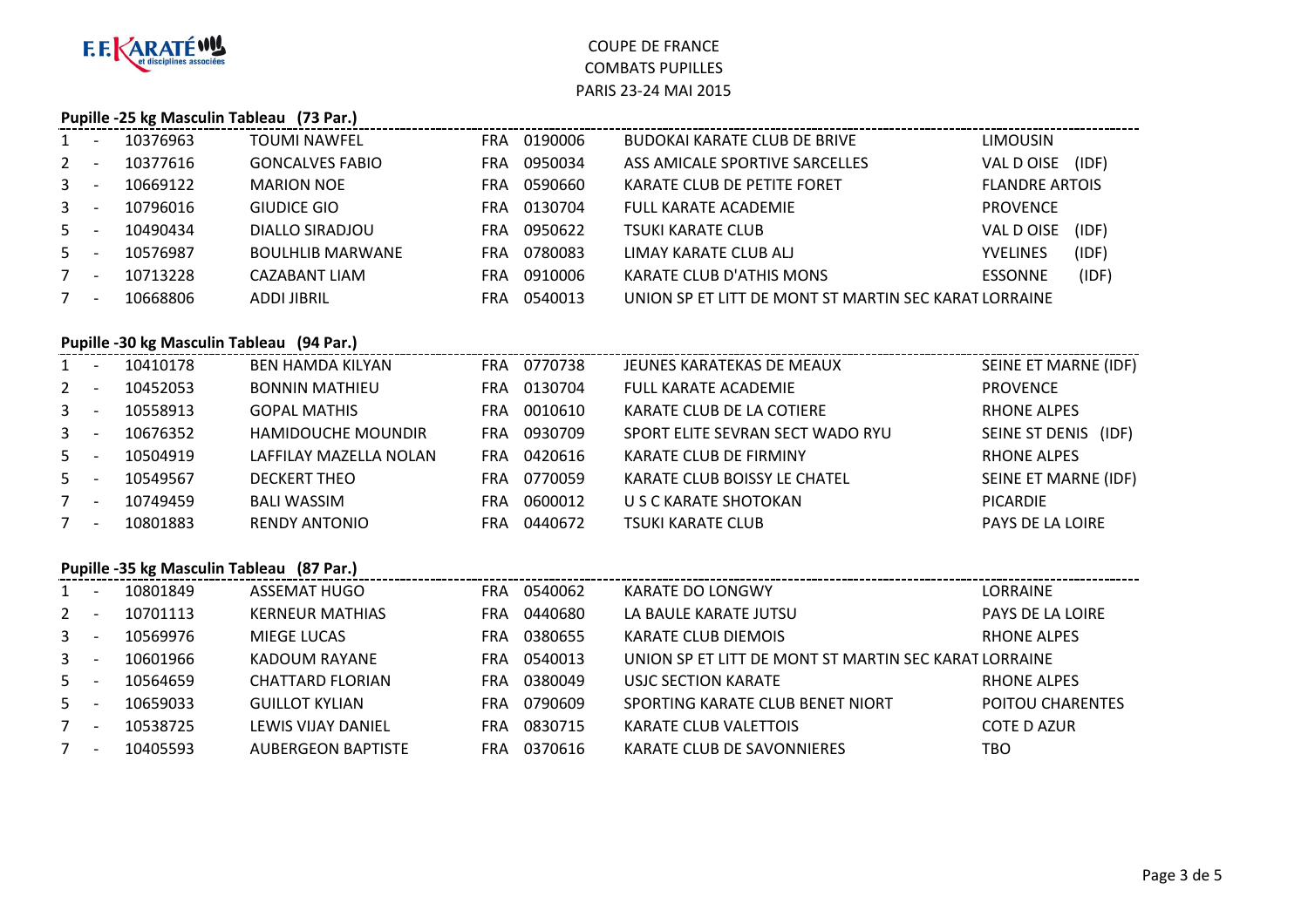

### **Pupille -40 kg Masculin Tableau (69 Par.)**

| 1            | 10603650 | <b>BOUSSAID RAYAN</b>   | <b>FRA</b> | 0940611 | K O S VILLENEUVE               | (IDF)<br>VAL DE MARNE   |
|--------------|----------|-------------------------|------------|---------|--------------------------------|-------------------------|
| $2^{\circ}$  | 10458007 | <b>OUKHATTOU ADAM</b>   | FRA        | 0130019 | CLUB ARLESIEN DE KARATE DO     | <b>PROVENCE</b>         |
| $\mathbf{3}$ | 10377651 | <b>IBILI AYMANE</b>     | FRA        | 0950034 | ASS AMICALE SPORTIVE SARCELLES | (IDF)<br>VAL D OISE     |
| $3^{\circ}$  | 10429444 | DA ROCHA KARL           | FRA        | 0920028 | LEVALLOIS SPORTING CLUB        | HAUTS DE SEINE (IDF)    |
| $5 -$        | 10457130 | <b>FLAUSS THEOPHILE</b> | <b>FRA</b> | 0910608 | <b>SAINT MICHEL SPORTS</b>     | (IDF)<br><b>ESSONNE</b> |
| $5 -$        | 10713495 | REGRAGUI-KADDOURI ILYES | FRA        | 0690700 | <b>FUDOSHIN</b>                | <b>RHONE ALPES</b>      |
| 7            | 10518169 | <b>KALATZIS DENIS</b>   | FRA        | 0450654 | <b>CJF KARATE SHOTOKAN</b>     | TBO                     |
| 7            | 10550504 | LOPEZ EIVAZKHANI MATEO  | FRA        | 0060076 | AS BATIMENT TRAVAUX PUBLICS    | <b>COTE D AZUR</b>      |

#### **Pupille -45 kg Masculin Tableau (49 Par.)**

| $1 \quad$      |                          | 10776662 | JAKUPOVIC ALEM       | <b>FRA</b> | 0570631 | KARATE CLUB DE WOIPPY                         | LORRAINE                |  |
|----------------|--------------------------|----------|----------------------|------------|---------|-----------------------------------------------|-------------------------|--|
| $2^{\circ}$    |                          | 10792952 | <b>MFUU DAVY</b>     | FRA        | 9740681 | KARATE SHOTO CL DE BRAS PANON                 | <b>REUNION</b>          |  |
| 3 <sup>7</sup> |                          | 10726829 | AIT SAID SYPHAX      | <b>FRA</b> | 0760032 | SHOTOKAN KARATE CLUB D ELBEUF                 | <b>NORMANDIE</b>        |  |
| 3 <sup>1</sup> |                          | 10493679 | <b>FORCIN HENOC</b>  | <b>FRA</b> | 0910006 | KARATE CLUB D'ATHIS MONS                      | (IDF)<br><b>ESSONNE</b> |  |
| $5 -$          |                          | 10653586 | <b>CHELABI YANIS</b> | FRA        | 0130044 | S C O STE MARGUERITE                          | <b>PROVENCE</b>         |  |
| $5 -$          |                          | 10746572 | <b>BREIL ENZO</b>    | FRA        | 0310009 | KARATE CLUB CAZERES                           | <b>MIDI PYRENEES</b>    |  |
|                | $\overline{\phantom{a}}$ | 10376272 | <b>TCHOTE SENY</b>   | FRA        | 0910626 | S K B EPINAY SOUS SENART                      | (IDF)<br><b>ESSONNE</b> |  |
| 7              | $\overline{\phantom{a}}$ | 10584824 | <b>MAZARI RAYAN</b>  | FRA        | 0540013 | UNION SP ET LITT DE MONT ST MARTIN SEC KARATE | LORRAINE                |  |

#### **Pupille -50 kg Masculin Tableau (32 Par.)**

| $1 \quad$    | 10524565 | <b>NGUYEN DYLAN</b>       | FRA. | 0490612 | <b>KARATE TIMING EVOLUTION</b>                        | <b>PAYS DE LA LOIRE</b> |       |
|--------------|----------|---------------------------|------|---------|-------------------------------------------------------|-------------------------|-------|
| $2^{\circ}$  | 10695121 | <b>CHIHANI TAREK</b>      | FRA  | 0540013 | UNION SP ET LITT DE MONT ST MARTIN SEC KARAT LORRAINE |                         |       |
| $\mathbf{3}$ | 10694894 | <b>MEKHERBECHE YACINE</b> | FRA  | 0910618 | KARATE CLUB EPINAY SUR ORGE                           | <b>ESSONNE</b>          | (IDF) |
| 3            | 10635263 | TWOREK ANTHONY            | FRA  | 0590660 | KARATE CLUB DE PETITE FORET                           | <b>FLANDRE ARTOIS</b>   |       |
| 5            | 10457678 | AIT KACI REMY             | FRA  | 0780102 | CL OMNISPORTS GARGENVILLE COG                         | <b>YVELINES</b>         | (IDF) |
| .5.          | 10472495 | LAMTALSI MOHAMED          | FRA  | 0330026 | SPORTS ATH MERIGNAC                                   | <b>AQUITAINE</b>        |       |
|              | 10565745 | <b>ANDRES MATHIEU</b>     | FRA  | 0130786 | YASURAGI KARATE DO EYGUIERIEN                         | <b>PROVENCE</b>         |       |
| $7^{\circ}$  | 10565805 | <b>SIMON MAIXENT</b>      | FRA  | 0130786 | YASURAGI KARATE DO EYGUIERIEN                         | <b>PROVENCE</b>         |       |